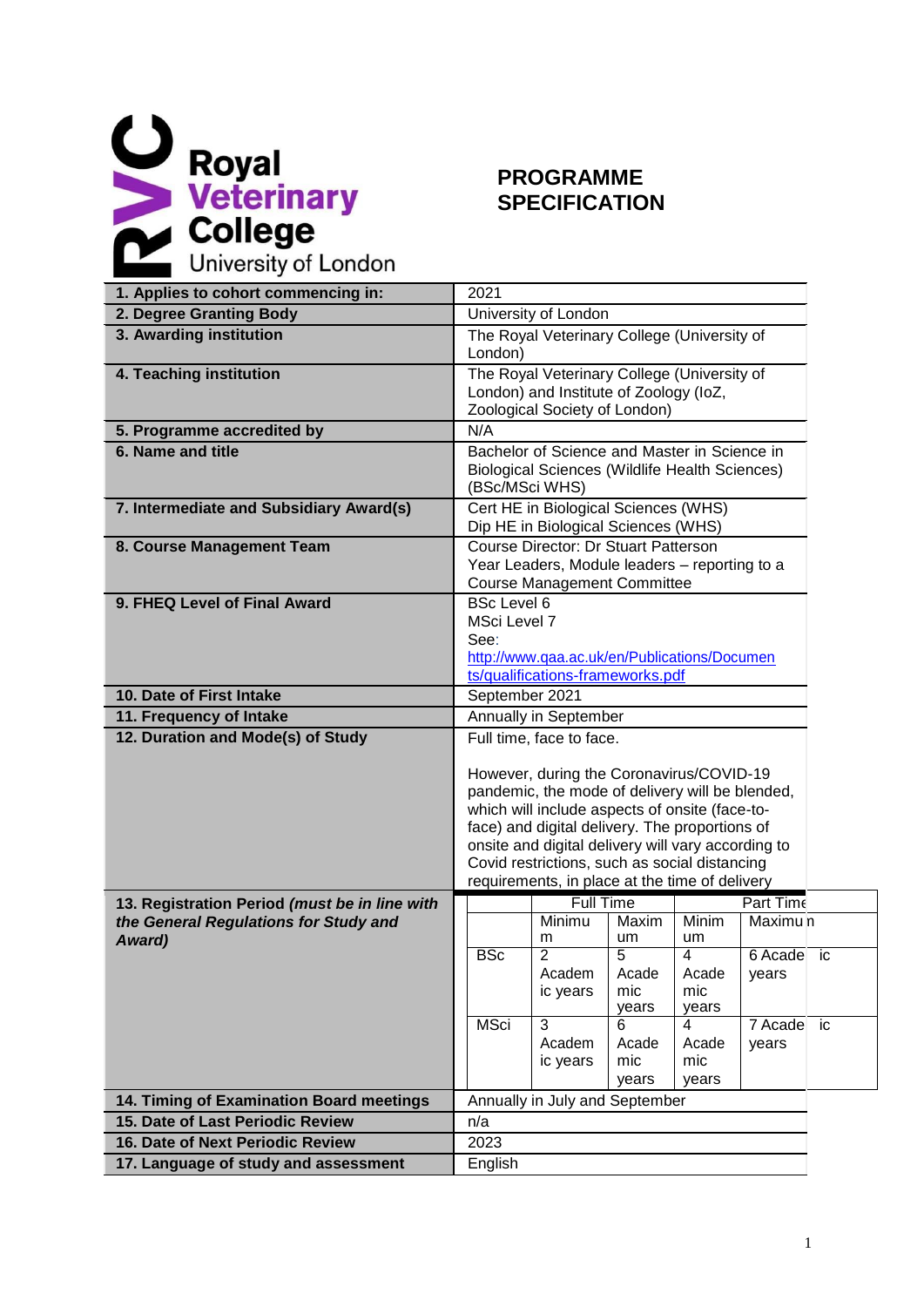| 18. Entry Requirements | <b>BSc Biological Sciences:</b><br>https://www.rvc.ac.uk/study/undergraduate/bsc- |
|------------------------|-----------------------------------------------------------------------------------|
|                        | biological-science#tab-entry-requirements<br>MSci Biological Sciences:            |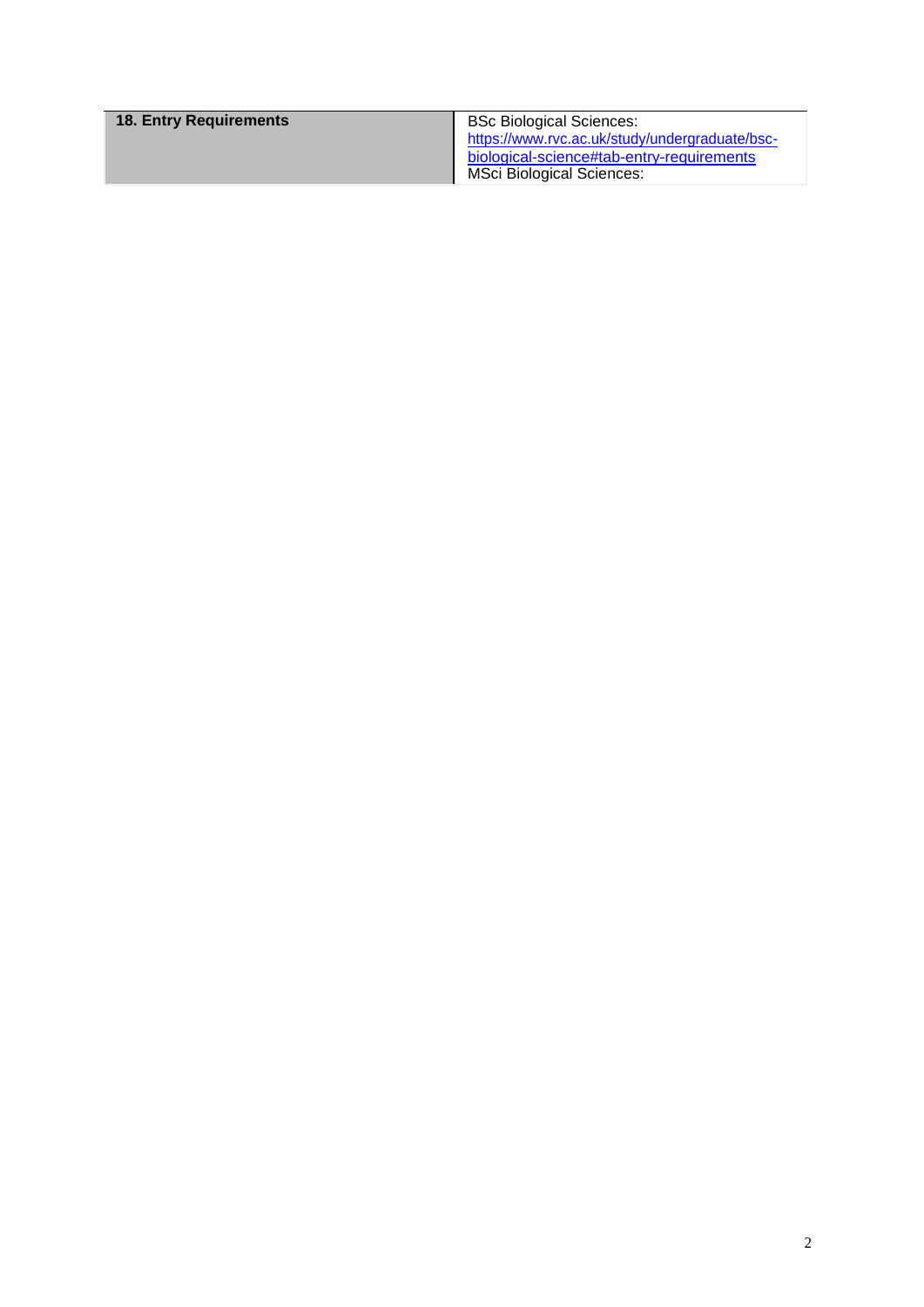|                                    | https://www.rvc.ac.uk/study/undergraduate/msc |  |
|------------------------------------|-----------------------------------------------|--|
|                                    | i-biological-sciences#tab-entry-requirements  |  |
| 19. UCAS code                      | N/A                                           |  |
| 20. HECoS Code                     | tbc                                           |  |
| 21. Relevant QAA subject benchmark | <b>Biosciences</b>                            |  |
| _____                              |                                               |  |

## **22. Other External Reference Points**

Quality Assurance Agency, The Frameworks for Higher Education Qualifications of UK Degree-Awarding Bodies, 2014

Higher education credit framework for England: guidance on academic credit arrangements in higher education in England, Quality Assurance Agency, 2008

## **23. Aims of programme**

The programme aims to:

• Produce graduates equipped to play a leading role in conservation as researchers, epidemiologists, academics and senior management in in-situ conservation programmes, national parks, zoological collections, universities and government departments worldwide

• Produce high-calibre graduates who can proceed to study for higher research degrees

The specific aims of the MSci Year are to enable students to:

- Gain research experience within the field of wildlife health sciences.
- Gain a deep and systematic understanding of current questions, problems and methods employed within the selected specialised research topic
- Implement principles of project and experimental design and carefully execute, record and clearly disseminate research

• Use self-reflection to improve levels of knowledge, professionalism, personal skills and research skills

• Develop a sound appreciation of the research environment in which the student is workingand their role within it

**24. Overall Programme Level Learning Outcomes - the programme offers opportunities for students to achieve and demonstrate the following learning outcomes. Learning outcomes should be specified for all intermediate awards as well as for the terminal award.**

| On successful completion of the BSc<br>course, students will be able to:                                                                                                                                                                                                                                                                                                                                                                      | Modules in which each learning outcome<br>will be developed and assessed: |
|-----------------------------------------------------------------------------------------------------------------------------------------------------------------------------------------------------------------------------------------------------------------------------------------------------------------------------------------------------------------------------------------------------------------------------------------------|---------------------------------------------------------------------------|
| Have a detailed understanding of cell biology,<br>physiology, and genetics                                                                                                                                                                                                                                                                                                                                                                    | Year 1 modules                                                            |
| Have a detailed understanding of the basis of<br>infectious & non-communicable diseases and<br>an appreciation of pharmacology and the<br>broader applications for disease control                                                                                                                                                                                                                                                            | Year 2 modules                                                            |
| Display practical skills including the ability to<br>design and execute experiments, analyse and<br>interpret the resultant data, and present<br>conclusions in a variety of formats.                                                                                                                                                                                                                                                         | Year 2 Research Project                                                   |
| Have developed the ability to access<br>appropriate information, make methodical<br>observations on the normal and abnormal<br>functioning of biological systems, discriminate<br>between important and relatively unimportant<br>information and observations, reflect on<br>information and observations, and solve<br>problems, and discuss uncertainty in relation to<br>scientific "facts", and balance different schools<br>of thought. | Year 3 Research Project<br>Year 4 Research Project                        |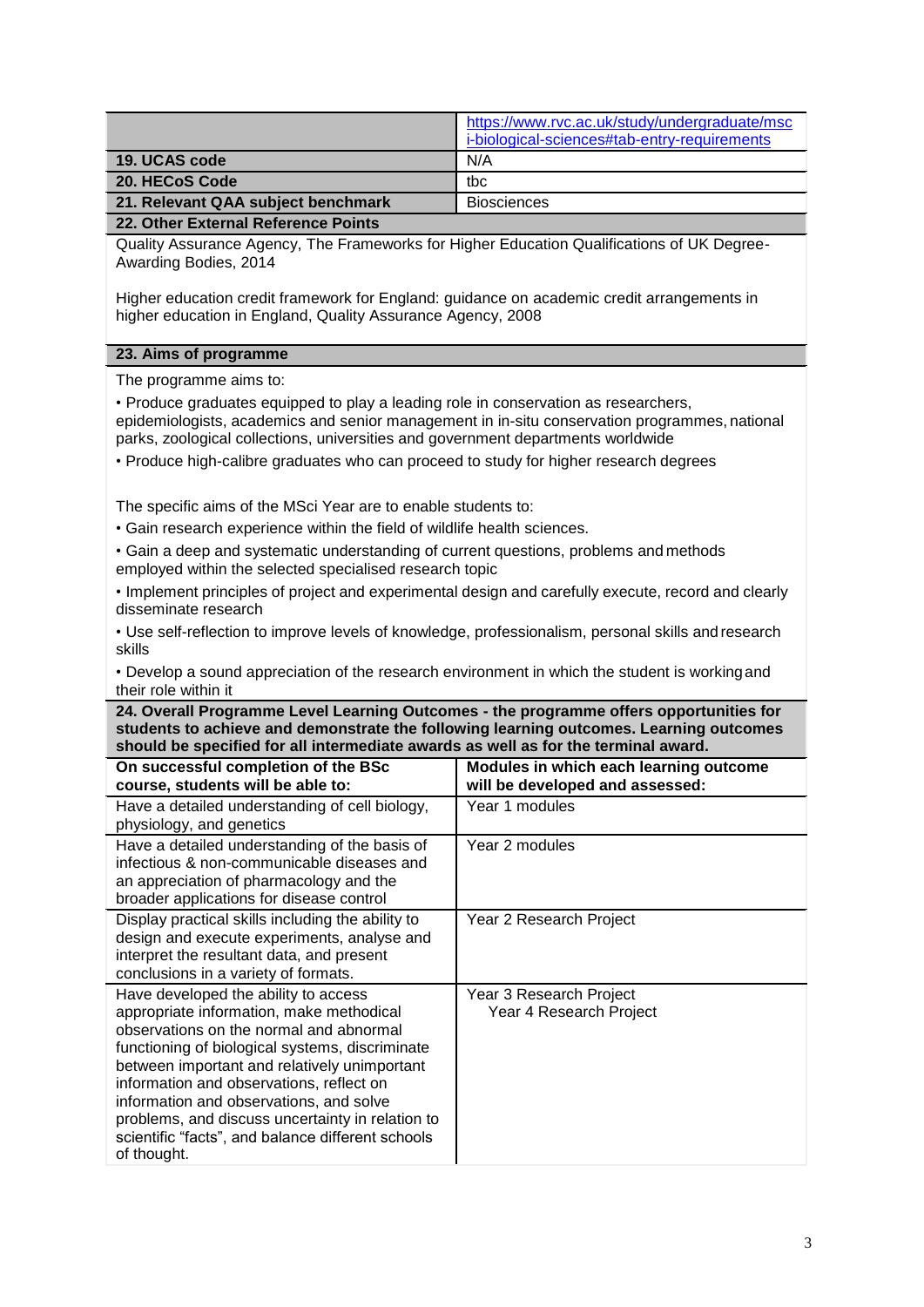| Develop independent and lifelong learning skills<br>to promote their own personal and professional<br>development                                                                                                                  | Tutorials & Skills Workshops (across all<br>modules)                                          |  |  |
|------------------------------------------------------------------------------------------------------------------------------------------------------------------------------------------------------------------------------------|-----------------------------------------------------------------------------------------------|--|--|
| Develop important employability skills including:<br>Communication, Teamwork, Personal<br>management and career planning, effective<br>learning, Problem-solving, digital literacy,<br>numeracy                                    | Across all modules, with particular emphasis in<br>projects and tutorials                     |  |  |
| Act with integrity, be honest, fair and<br>compassionate in all their work.                                                                                                                                                        | Investigative Projects (all years)                                                            |  |  |
| Maintain high ethical principles in relation to<br>professional dealings, the use of information<br>and experimentation in humans and animals                                                                                      |                                                                                               |  |  |
| Have an appreciation of health and safety<br>appropriate to laboratory and field work,<br>including completion and understanding of risk<br>assessment and COSHH documents,                                                        | Investigative Projects (all years)                                                            |  |  |
| Be able to assess the range of options<br>available to practically intervene in wild animal<br>health, and evaluate the practical limitations of<br>a set of options                                                               | Interventions module                                                                          |  |  |
| Interpret the outputs from a surveillance<br>system, paying due attention to the limitations<br>of the data and be able to reach evidence<br>based conclusions.                                                                    | Detection, Surveillance, and Emerging<br>Diseases module                                      |  |  |
| On completion of the MSci course, students<br>will additionally be able to:                                                                                                                                                        |                                                                                               |  |  |
| Clearly communicate their project aims,<br>background, results, relevance and own<br>proposals for future research, demonstrating<br>critical analysis and a deep and systematic<br>knowledge and understanding of the literature. | <b>Research Skills module</b>                                                                 |  |  |
| Clearly and properly record their research.                                                                                                                                                                                        | Research Skills module & Year 4 project<br>$\bullet$                                          |  |  |
| Demonstrate excellent professional conduct.                                                                                                                                                                                        | Year 4 project<br>$\bullet$                                                                   |  |  |
| Identify specific areas for personal and skill<br>development.                                                                                                                                                                     | <b>Research Skills module</b><br>$\bullet$                                                    |  |  |
| 25. Teaching/learning methods                                                                                                                                                                                                      | Approximate total number of hours<br>These figures may differ during the COVID-19<br>pandemic |  |  |
| Lectures                                                                                                                                                                                                                           | 8-10 hours per week                                                                           |  |  |
| <b>Practical Classes</b>                                                                                                                                                                                                           | 8-10 hours per week                                                                           |  |  |
| Tutorials and self-directed learning                                                                                                                                                                                               | 5 hours per week                                                                              |  |  |
| Research project (year 4)                                                                                                                                                                                                          | 20 hours per week                                                                             |  |  |
| 26. Assessment methods                                                                                                                                                                                                             | Percentage of total assessment load                                                           |  |  |
| Coursework                                                                                                                                                                                                                         |                                                                                               |  |  |
|                                                                                                                                                                                                                                    | <b>BSc: 22%</b><br>MSci: 20%                                                                  |  |  |
| <b>Written Exams</b>                                                                                                                                                                                                               | <b>BSc: 45%</b><br>MSci: 33%                                                                  |  |  |
| Research Project<br>27. Feedback                                                                                                                                                                                                   | <b>BSc: 33%</b><br><b>MSci: 47%</b>                                                           |  |  |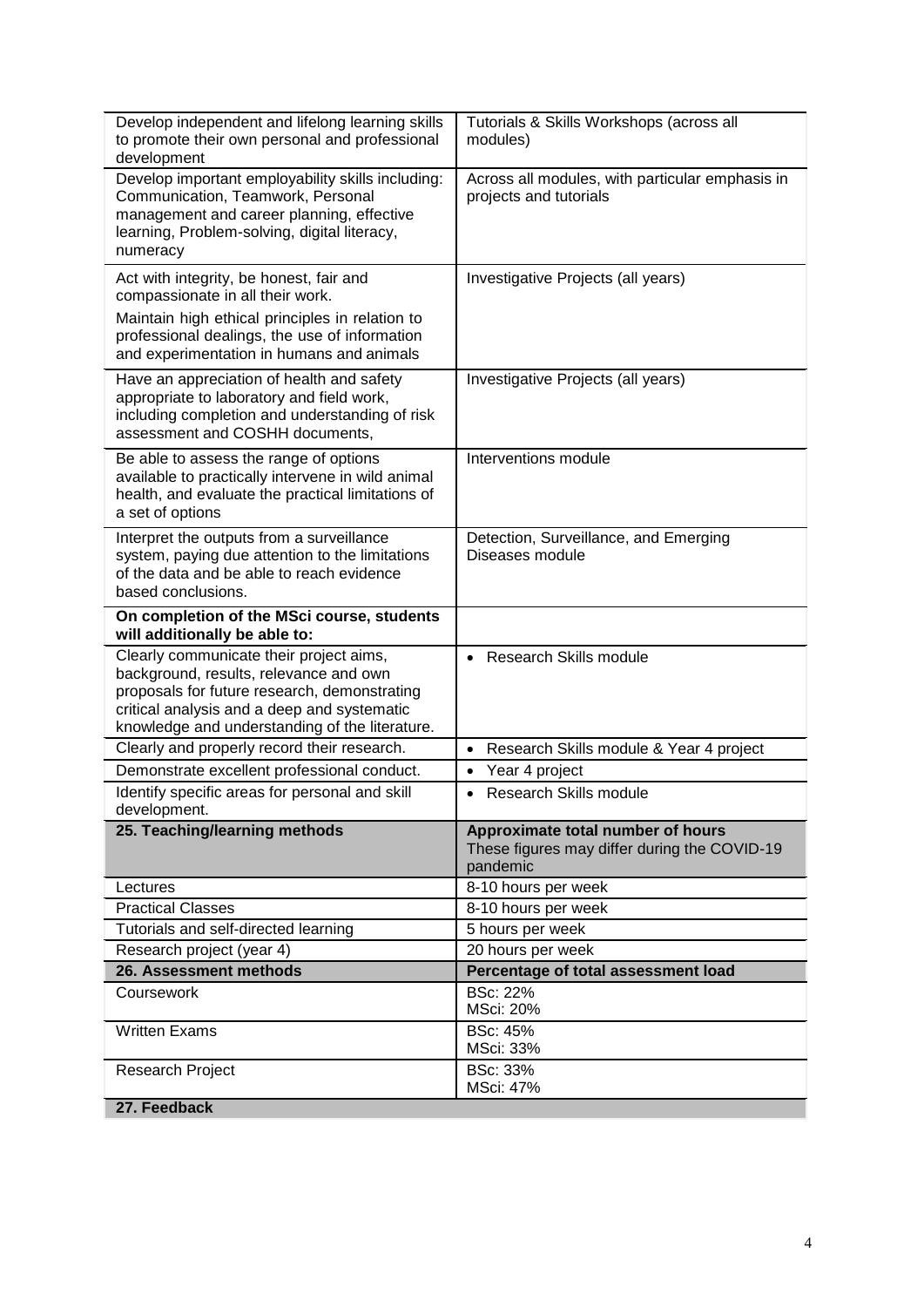In each module in each year, there are a number of formative feedback opportunities. These include written formative feedback on individual coursework, online quizzes with answers, group question and answer sessions, feedback to the year group about exam and ICA performance, feedback to individual students about exam and ICA performance (in one-to-one tutorials). Students are encouraged to seek feedback from lecturers and tutors as needed during all small group learning and practical classes. Frequent opportunities for formative feedback (oral and written) during investigative projects.

| Term               | Module Title                                              | <b>FHEQ</b><br>Level | Credits | Compulsory<br>or optional |
|--------------------|-----------------------------------------------------------|----------------------|---------|---------------------------|
| Year 1, Term 1     | Biology of the Cell                                       | 4                    | 15      | Compulsory                |
| Year 1, Term 1     | Inheritance, Genes and Evolution                          | 4                    | 15      | Compulsory                |
| Year 1, Term 1     | Developmental Biology                                     | 4                    | 15      | Compulsory                |
| Year 1, Term 2     | The Moving Animal                                         | $\overline{4}$       | 15      | Compulsory                |
| Year 1, Term 2     | Integrated Physiology 1                                   | 4                    | 15      | Compulsory                |
| Year 1, Term 2     | Integrated Physiology 2                                   | 4                    | 15      | Compulsory                |
| Year 1, Term 3     | Problem Definition and<br>Investigation                   | 4                    | 15      | Compulsory                |
| Year 1, Term 3     | Wildlife Health Sciences-based<br><b>Research Project</b> | 4                    | 15      | Compulsory                |
| Year 2, Term 1     | Ageing and Degeneration                                   | 5                    | 15      | Compulsory                |
| Year 2, Term 1     | <b>Basis of Disease</b>                                   | 5                    | 15      | Compulsory                |
| Year 2, Term 1     | Principles of Infectious Diseases                         | 5                    | 15      | Compulsory                |
| Year 2, Term 2     | <b>Control of Infectious Diseases</b>                     | 5                    | 15      | Compulsory                |
| Year 2, Term 2     | Introduction to Wildlife Health<br>Sciences               | 5                    | 15      | Compulsory                |
| Year 2, Term 2     | Imaging of Disease                                        | 5                    | 15      | Optional                  |
| Year 2, Term 2     | Introduction to Animal Behaviour,<br>Welfare, and Ethics  | 5                    | 15      | Optional                  |
| Year 2, Term 2     | Introduction to One Health                                | 5                    | 15      | Optional                  |
| Year 2, Term 3     | Wildlife Health Sciences-based<br>Research                | 5                    | 30      | Compulsory                |
| Year 3, Pre-Term 1 | Practical Investigative Biology                           | 6                    | 15      | Optional                  |
| Year 3, Term 1     | <b>Comparative Animal Locomotion</b>                      | 6                    | 30      | Optional                  |
| Year 3, Term 1     | Advanced Concepts in<br>Reproduction                      | 6                    | 15      | Optional                  |
| Year 3, Term 1     | Development & Disease                                     | 6                    | 15      | Optional                  |
| Year 3, Term 1     | Animal Behaviour & Cognition                              | 6                    | 15      | Optional                  |
| Year 3, Term 1     | <b>Applied Molecular Microbiology</b>                     | 6                    | 15      | Optional                  |

**28. Programme structures and requirements, levels, modules, credits and awards**